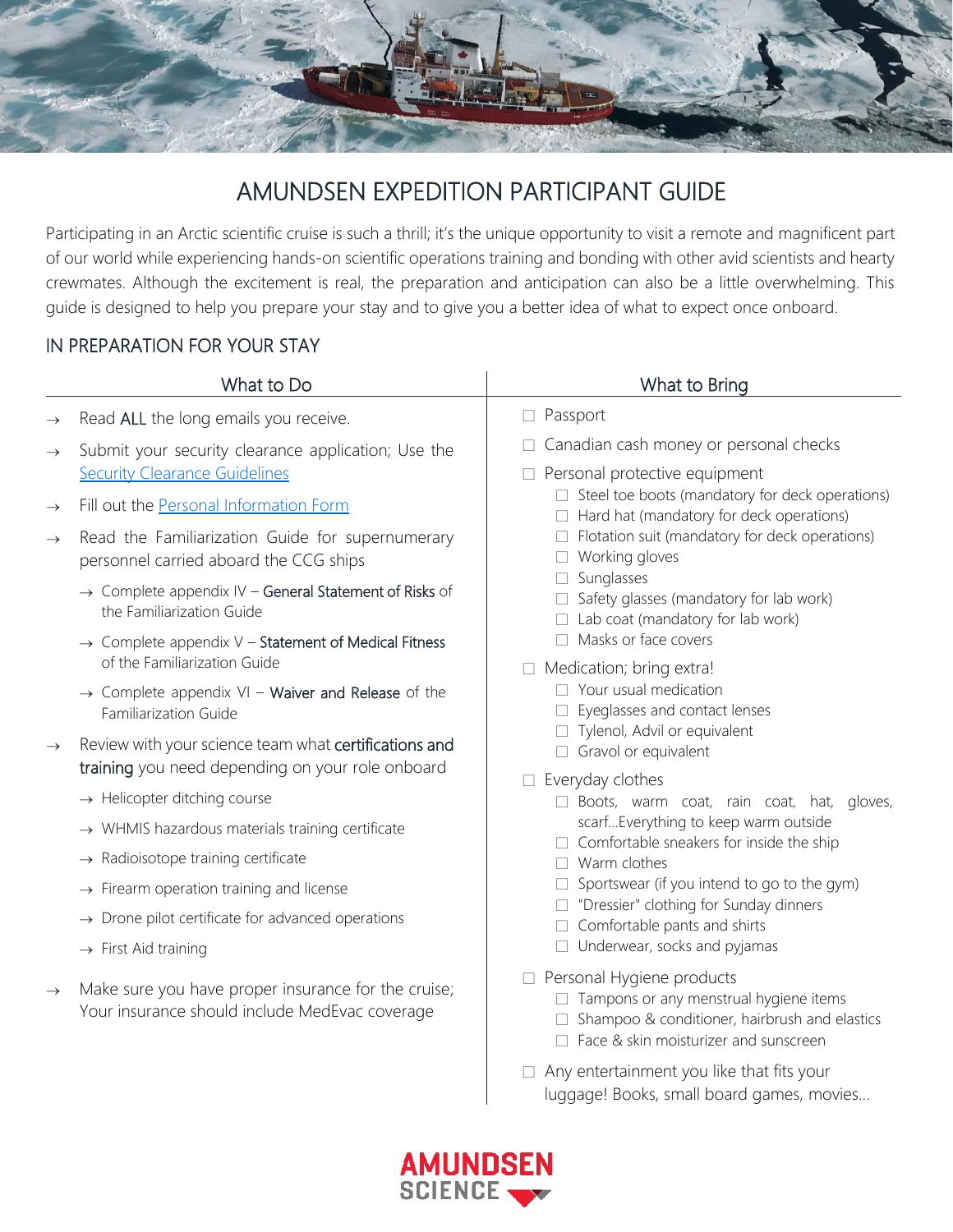

## LIFE ON BOARD

h

| <b>Arriving on the Ship</b>                                                                                                                                                                                                                                                               | Food                                                                                                                                                                                                                                                                                                                                                                                  |  |  |  |
|-------------------------------------------------------------------------------------------------------------------------------------------------------------------------------------------------------------------------------------------------------------------------------------------|---------------------------------------------------------------------------------------------------------------------------------------------------------------------------------------------------------------------------------------------------------------------------------------------------------------------------------------------------------------------------------------|--|--|--|
| Whether you arrived by helicopter or using the                                                                                                                                                                                                                                            | Meals are served three times a day in the officer's mess                                                                                                                                                                                                                                                                                                                              |  |  |  |
| gangway, the first thing you do once onboard is visit the<br>logistic officer's office to:                                                                                                                                                                                                | and in the crew's mess, you're welcome in both!                                                                                                                                                                                                                                                                                                                                       |  |  |  |
| $\rightarrow$ Hand your signed forms (appendices VI, VII and VIII)<br>$\rightarrow$ Find out your cabin number                                                                                                                                                                            | Breakfast: 7h30 to 8h30 (not whenever you get up)<br>$\rightarrow$<br>11h30 to 12h30<br>Lunch:<br>$\rightarrow$<br>17h00 to 18h00<br>$\rightarrow$ Dinner:                                                                                                                                                                                                                            |  |  |  |
| Your cabin number in hand, you can now unpack, install<br>your cabin and meet your roommate. Make sure to                                                                                                                                                                                 | * A vegetarian option is always proposed. (No vegan option)<br>Little savoir vivre tips during meal hours:                                                                                                                                                                                                                                                                            |  |  |  |
| secure all your personal items; the sea may get stormy!                                                                                                                                                                                                                                   | $\rightarrow$ Avoid showing up at the last minute                                                                                                                                                                                                                                                                                                                                     |  |  |  |
| Rookie or old-timer, the first day(s) onboard also means<br>Familiarization Tour and Life on Board Presentation.<br>Through this CCG officer guided tour, you'll learn all<br>about security onboard, what do to in case of an<br>emergency and you'll visit the whole ship, from the bow | Keep your cell phone off or in your cabin<br>$\rightarrow$<br>Return glasses, cups, plates and silverware to<br>$\rightarrow$<br>dishwasher<br>$\rightarrow$ No coveralls or coats at all times<br>$\rightarrow$ No hats, bag or instruments during meal hours<br>Do not touch plates put aside for others<br>$\rightarrow$<br>Need a snack? Fruits, cheese, bread, yogurts, cookies, |  |  |  |
| thrusters to the bridge. The presentation will be given by<br>the chief scientist and covers all the day-to-day details.                                                                                                                                                                  |                                                                                                                                                                                                                                                                                                                                                                                       |  |  |  |
| During your first week onboard, the commanding officer<br>will also plan a safety drill to make sure everyone is<br>prepared for an emergency.                                                                                                                                            | and much more can be grabbed at the crew's mess at<br>any time.                                                                                                                                                                                                                                                                                                                       |  |  |  |
| <b>Communications</b>                                                                                                                                                                                                                                                                     |                                                                                                                                                                                                                                                                                                                                                                                       |  |  |  |
| Science                                                                                                                                                                                                                                                                                   | Wi-Fi                                                                                                                                                                                                                                                                                                                                                                                 |  |  |  |
| $\rightarrow$ Science meetings are held every day or as required                                                                                                                                                                                                                          | $\rightarrow$ Network name: Science                                                                                                                                                                                                                                                                                                                                                   |  |  |  |
| $\rightarrow$ The schedule is posted and updated on the science<br>billboard (also available at http://10.10.210.210 when                                                                                                                                                                 | Password: sciences<br>$\rightarrow$ Access to the Wi-Fi may be limited by the chief scientist                                                                                                                                                                                                                                                                                         |  |  |  |
| connected to the Science Wi-Fi)                                                                                                                                                                                                                                                           | $\rightarrow$ Two desktop computers in the server room (201) are                                                                                                                                                                                                                                                                                                                      |  |  |  |
| $\rightarrow$ A Science Share public network is available for scientists<br>(\\10.0.0.10 \share when connected to the Science Wi-Fi)                                                                                                                                                      | accessible 24/24h for work related browsing                                                                                                                                                                                                                                                                                                                                           |  |  |  |
| Phones                                                                                                                                                                                                                                                                                    | <b>External communications</b>                                                                                                                                                                                                                                                                                                                                                        |  |  |  |
| $\rightarrow$ Every cabin on board is equipped with a phone<br>Dial 60 - Short public announcement (from 8h00 to 20h00)                                                                                                                                                                   | $\rightarrow$ Prepaid PIN is available from the logistic officer at 35\$ for<br>45 minutes                                                                                                                                                                                                                                                                                            |  |  |  |
| Dial $70 -$ to contact the bridge<br>Dial $500 -$ to contact the chief scientist                                                                                                                                                                                                          | $\rightarrow$ The chief scientist has an IRIDIUM phone for emergencies                                                                                                                                                                                                                                                                                                                |  |  |  |
| $\rightarrow$ Dial the cabin number or lab number of the person you<br>wish to reach.<br>$\rightarrow$ Refer to the list in your cabin for exceptions                                                                                                                                     | $\rightarrow$ Receiving phone calls on board should be limited to<br>operations or emergencies                                                                                                                                                                                                                                                                                        |  |  |  |